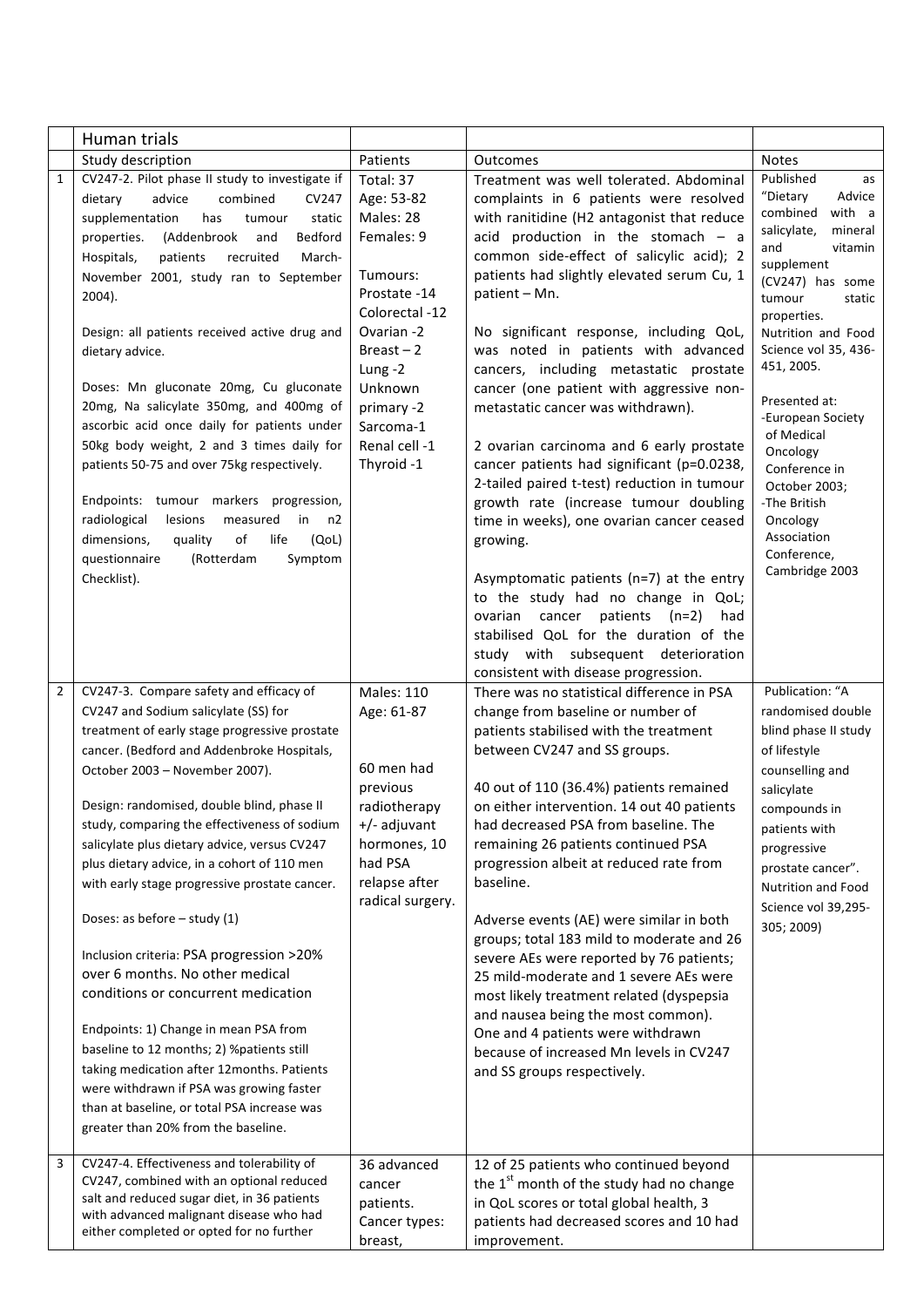|   | conventional treatment. (Dr. R Taylor,<br>Hospice of St Francis, Berkhamsted and<br>private clinic in Harrow, Middlesex).<br>Design: open label; treatment received for 6<br>months.<br>Endpoints: monthly QoL: self-scored<br>validated (EORTC) questionnaire; monthly<br>clinical assessments.                                                                                                                                                                                                                                                                                                                                           | prostate,<br>mesothelioma,<br>ovarian,<br>NH lymphoma,<br>thymoma and<br>other cancer<br>types. | 11 out of 36 patients withdrew after first<br>assessment, mostly due to choice of an<br>alternative treatment.<br>12 out of 25 remaining patients completed<br>6 months treatment; 7 out of 12 patients<br>continued treatment beyond 12 months.<br>GI tract disturbances were most<br>commonly reported AEs, however no<br>serious AEs were reported.                                                                                                                                                       |  |
|---|--------------------------------------------------------------------------------------------------------------------------------------------------------------------------------------------------------------------------------------------------------------------------------------------------------------------------------------------------------------------------------------------------------------------------------------------------------------------------------------------------------------------------------------------------------------------------------------------------------------------------------------------|-------------------------------------------------------------------------------------------------|--------------------------------------------------------------------------------------------------------------------------------------------------------------------------------------------------------------------------------------------------------------------------------------------------------------------------------------------------------------------------------------------------------------------------------------------------------------------------------------------------------------|--|
| 4 | Compassionate use of CV247 over 5 year<br>period in advanced cancer patients (Dr R.<br>Taylor, Harrow, Middlesex. 2000-2005).<br>Design: open label.<br>Doses: as in (1)<br>Endpoints: global health assessment;<br>scored scale used:<br>O-medication for less than 3 month,<br>1-serious AE, 2- mild AE, treatment<br>ceased, 3- rapid disease progression, 4<br>slow deterioration, 5 symptoms<br>stabilisation, 6 - improved symptom load<br>up to 6months, 7- persistent<br>improvement beyond 6 months, 8 -<br>evidence of disease stabilisation, 9 -<br>evidence of disease improvement, 10 -<br>disappearance of original disease. | (109)<br>Assessment<br>performed in<br>78 patients.<br>Age range: 14-<br>85                     | Of 78 patients who were treated for 3 or<br>more months, 21 (27%) showed marked<br>improvement, with disease stabilised,<br>regressed or disappeared (scores 8-10). 60<br>patients had reduced symptoms burden<br>(scores 6).<br>In several cases of lung cancers, where the<br>untreated prognosis was 6-9 month,<br>several patients lived more than 2 years<br>and enjoyed excellent quality of life.<br>Most improved symptoms over the course<br>of the study were pain and increased<br>energy levels. |  |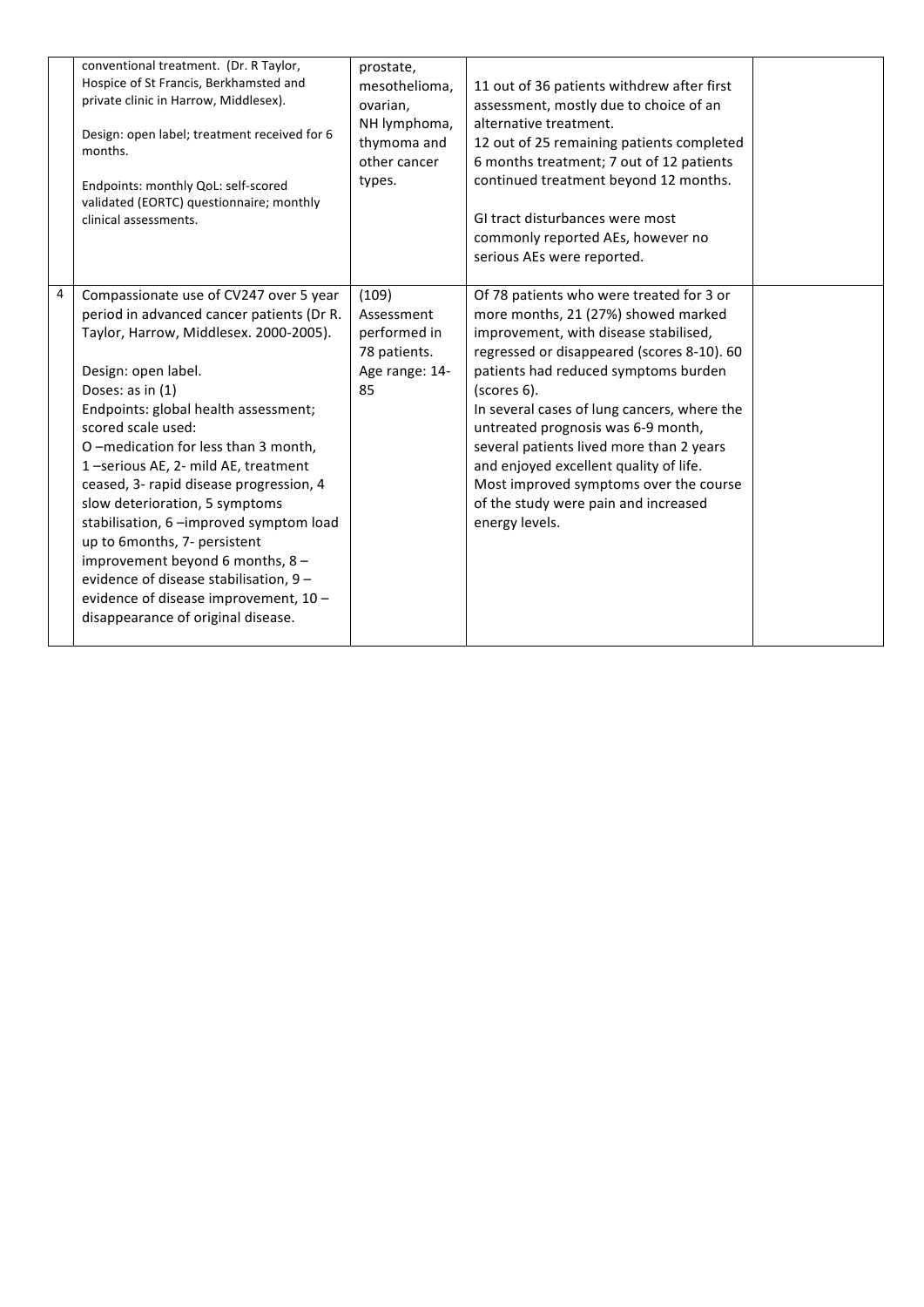|                | <b>Animal Trials</b>                                                                                                                                                                                                                                                                                                         |                                                                                                                                                                                                                                                         |                                                                                                                                                                                                                                                                                                                                                                                                                                                                                                  |
|----------------|------------------------------------------------------------------------------------------------------------------------------------------------------------------------------------------------------------------------------------------------------------------------------------------------------------------------------|---------------------------------------------------------------------------------------------------------------------------------------------------------------------------------------------------------------------------------------------------------|--------------------------------------------------------------------------------------------------------------------------------------------------------------------------------------------------------------------------------------------------------------------------------------------------------------------------------------------------------------------------------------------------------------------------------------------------------------------------------------------------|
|                | Study                                                                                                                                                                                                                                                                                                                        | Methods                                                                                                                                                                                                                                                 | Results                                                                                                                                                                                                                                                                                                                                                                                                                                                                                          |
| $\mathbf{1}$   | The effect of CV247 on induced<br>lymphoma in mice as a model of human<br>cancer (Prof P Beverley, Middlesex                                                                                                                                                                                                                 | Mice injected s/c with<br>RMA lymphoma cells and<br>treated once daily with<br>0.1ml of CV247 (n=24) or                                                                                                                                                 | After day17 post tumour injection, there was<br>significant difference in size (p=0.012) and weight<br>(p=0.0025) of the excised tumours.                                                                                                                                                                                                                                                                                                                                                        |
|                | Hospital, 1996)<br>Animals used: male C57Bl mice, n=50                                                                                                                                                                                                                                                                       | water (n=26) by oral<br>gavage. CV247 groups also<br>received CV247 in drinking                                                                                                                                                                         | Number of tumours grown along the tumour<br>injection tract was significantly more frequent in<br>control group (n=10) vs treatment (n=1).                                                                                                                                                                                                                                                                                                                                                       |
|                | Doses: 0.1ml CV247 contained:<br>Mn gluconate $-0.2$ mg (0.025 Mn)<br>Cu gluconate - 0.2mg (0.028mg Cu)<br>Ascorbid acid (Vit. C) - 4.0mg<br>Na Salicylate - 3.5mg<br>Endpoint: tumour diameters, weights and<br>multiple tumour appearance cases.                                                                           | water at 3 time points<br>each day.<br>Tumour diameters were<br>measured daily.<br>Statistics: RM ANOVA and<br>Mann-Whitney U test for<br>number of tumours                                                                                             | No side-effects attributable to CV247 were<br>noted.                                                                                                                                                                                                                                                                                                                                                                                                                                             |
| $\overline{2}$ | An open label study of CV247 in 51 dogs<br>diagnosed with a variety of cancers<br>(Carter and Sebasteny in private<br>veterinary practices, completed 1999.<br>Part published in Veterinary Practice, Feb<br>1999)<br>Treatment: 1ml of CV247 contained:<br>Mn gluconate $-2mg$ (=0.25mg Mn)                                 | developed.<br>51 dogs were treated and<br>monitored between 0.5<br>and 25 months<br>QoL scores: 1-2 poor, 3/4 -<br>below average but eating<br>and drinking, $5 -$<br>satisfactory, good<br>appetite, $6/7 - as$ in 5,<br>animal is alert, $8 - good$ , | Regression was observed in 17 tumours<br>(sarcoma, carcinoma, lymphoma, and<br>melanoma).<br>74.5% dogs were considered to increase their life<br>expectancy, however extended life is deemed a<br>qualitative subjective determination.<br>Most commonly QoL improved by 8 points.<br>Qualified success of treatment was 35.3%; failed<br>or inconclusive results were 27.5%.                                                                                                                   |
|                | Cu gluconate $-2mg$ (=0.28 Cu)<br>Na salicylate - 35mg<br>Ascorbic acid - 40mg<br>Volumes received depended on body<br>weight (range $1.5 - 9$ ml)<br>Inclusion criteria: confirmed cancer<br>diagnosis<br>Endpoints: tumour regression, extension<br>of life beyond forecast, QoL score.                                    | animal is active, $9 - very$<br>good, 10 - excellent,<br>health exceeding that<br>before illness.                                                                                                                                                       | No adverse event connected with treatment<br>were reported.                                                                                                                                                                                                                                                                                                                                                                                                                                      |
| 3              | An open label study of CV247 in 53 dogs<br>with uncontrolled progressive malignant<br>disease over a 6 month period (Carter,<br>Grant and Sebasteny in private vet<br>practices, completed 2004).<br>Treatment and doses as above.<br>Inclusion criteria: as above, +prognosis<br>older than 28 days.<br>Endpoints: as above | 53 dos (25 females, 26<br>males, 2 not recorded).<br>Age: 3-17 year<br>Assessments similar as in<br>$1st$ study.                                                                                                                                        | 72% (38) animals responded to treatment,<br>mostly showed improved QoL, with 55% (29)<br>increased QoL score of ≥4; disease regressed in<br>25% of cases (13 animals) and stabilised in 47%.<br>28% (15) animals showed no change (worsened)<br>in disease progression.<br>No clear trend was observed when responses<br>were stratified based on cancer type; however<br>more dogs with carcinomas had ≥4 QoL score<br>increase.<br>No adverse event connected with treatment<br>were reported. |